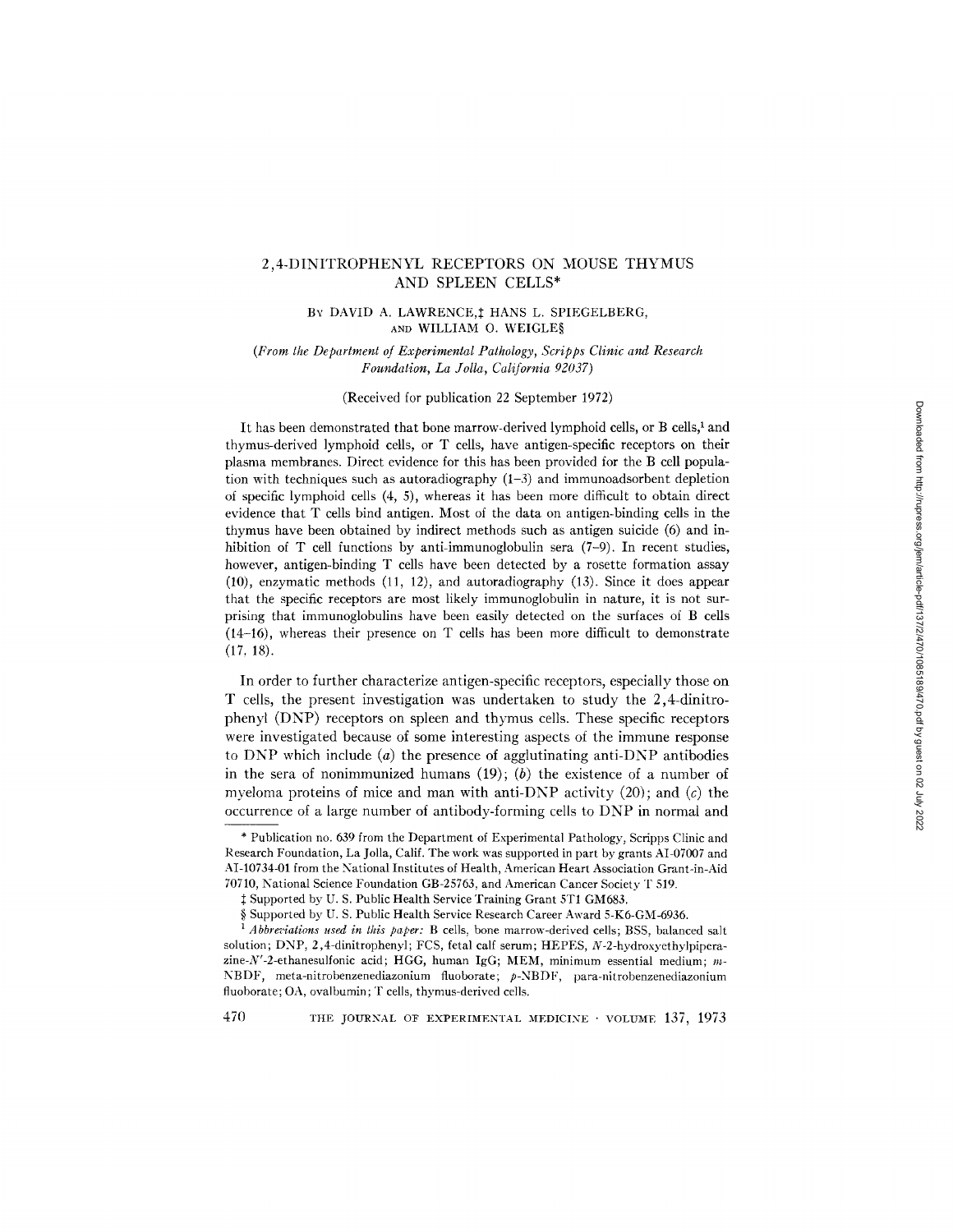immunized animals (21, 22). It could, therefore, be expected that a large number of lymphoid cells with DNP receptors may be detectable. Autoradiography has been employed to quantitate the antigen-binding lymphocytes in thymuses and spleens of normal CBA/J mice and to examine the characteristics of the receptors with antisera specific for immunoglobulin chains and fragments. In these studies we have detected qualitative differences between thymic and splenic DNP-binding receptors.

#### *Materials and Methods*

*Thymus and Spleen Cell Preparation.--The* thymus and spleen cells were obtained from normal 5-7-wk-old CBA/J mice (Jackson Laboratory, Bar Harbor, Me.). Spleens and thymuses were removed from the mice after exsanguination; cell suspensions were prepared as described by Davie and Paul (3).

*Antigens and Iodination.--Human* IgG (HGG) was obtained as Cohn fraction II from American Red Cross and was further purified by DEAE-cellulose column chromatography; ovalbumin (OA) was obtained from Pentex Biochemical, Kankakee, Ill., and bovine serum albumin (BSA) was obtained from Armour & Co., Chicago, Ill. The DNP-HGG, DNP-BSA, and DNP-OA were made following the method described by Eisen (23) ; the conjugates had  $55-60$ ,  $30-40$ , and  $13-15$  mol DNP/mol protein, respectively. The proteins and conjugates were labeled with 125I (Cambridge Nuclear Co., Cambridge, Mass.) by a chloramine-T procedure (24) in small volumes (25). The DNP-Lys-Tyr (Cyclo Chemical Co., Los Angeles, Calif.) was  $125I$ -labeled by the method of Revoltella et al. (26). The specific activity of the different preparations varied from 35 to 70  $\mu$ Ci/ $\mu$ g.

*Antisera.--Antimouse* immunoglobulin sera were obtained from rabbits or goats that had been injected with either normal mouse IgG or mouse myeloma proteins incorporated into incomplete Freund's adjuvant. The mouse immunoglobulins were isolated from the sera by Pevikon electrophoresis followed by Sephadex G-200 exclusion chromatography. Fab and Fc fragments were isolated by DEAE-cellulose chromatography after brief digestion with papain as previously described (27). The antisera were made specific for the IgG and IgA Fc fragments by absorption with Fab fragments and  $\kappa$ -light chains (MOPC 46). Since it was not possible to obtain Fab and Fc fragments from mouse IgM, either by papain or trypsin digestion,<sup>2</sup> the antiserum specific for IgM was prepared by injecting rabbits with  $\mu$ -chain. The  $\mu$ chains were isolated from reduced and alkylated IgM by Sephadex G-100 exclusion chromatography in 1 N acetic acid. The following proteins were used for immunization: normal mouse IgG and IgG Fab fragments,  $\kappa$ -chain MOPC 46, myeloma proteins S-121 (IgA), and MOPC 104E (IgM). All antisera were heat inactivated for 30 min at 56°C and absorbed twice with  $\frac{1}{2}$ vol of packed CBA/J erythrocytes. Anti- $\theta$  serum was prepared by the method of Reif and Allen (28) and shown by cytotoxicity tests to be specific for T lymphocytes.

*A finity-Labeling Compounds.--The* DNP affinity-labeling compounds used were para-nitrobenzenediazonium fluoborate (p-NBDF) and meta-nitrobenzenediazonium fluoborate (m-NBDF). The p-NBDF (Eastman Organic Chemicals Co., Rochester, N.Y.) was recrystallized two times from methanol. The m-NBDF was prepared according to the method described by Traylor and Singer (29).

*Autoradiographic Assay.--The* autoradiographic method employed was a slight modification of that described by Davie and Paul (3). 20  $\times$  10<sup>6</sup> lymphoid cells were suspended in 0.2 ml of minimal essential medium (MEM) which contained  $0.1\%$  sodium azide and  $10\%$  heatinactivated fetal calf serum (FCS); 150-200 ng of 125I-labeled antigen was added. The cell smears were made on microscope slides cleaned with methanol. Autoradiographic exposure

<sup>2</sup> Spiegelberg, H. L. Unpublished data.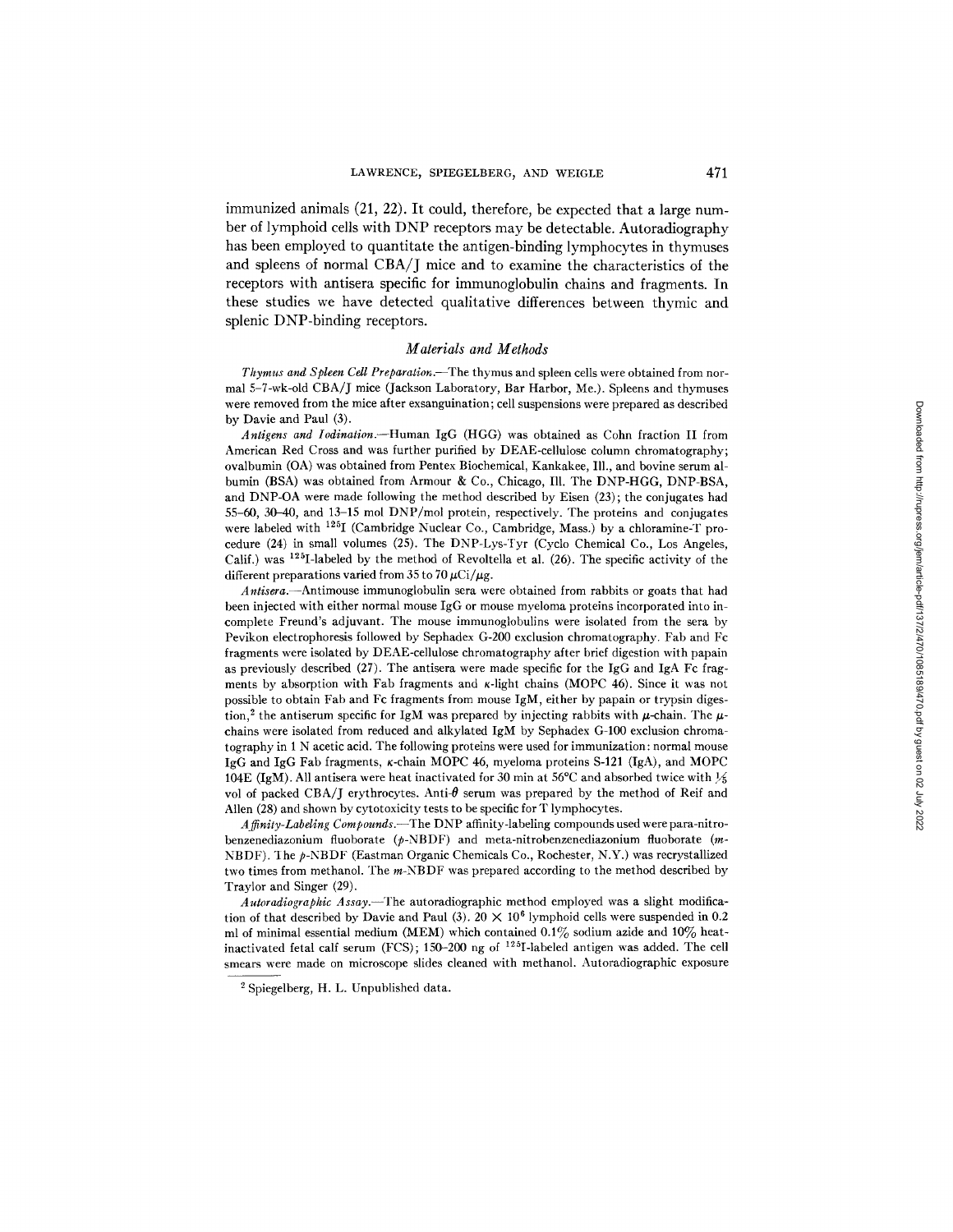time was 7-8 days. The cells were then stained with Giemsa and examined for silver grains. Thecriterion used for determining a positive bindingcell was at least 10 grains on or surrounding the surface of a morphologically intact, small lymphocyte; 5000-10,000 cells per slide were counted. Each experiment was repeated three or more times with individual spleen or thymus cell preparations.

*Inhibition of Antigen-Binding Cells.* Inhibition experiments were performed with unlabeled DNP-HGG, DNP-BSA, and HGG by preincubating each with a sample of the lymphoid cell suspension for 30 min on ice before the addition of the  $125I$ -labeled antigen. For the antisera inhibition studies, cells were preincubated for 2 h in MEM with N-2-hydroxyethylpiperazine-N'-2-ethanesulfonic acid (HEPES) buffer (Flow Laboratories, Inglewood, Calif.), which contained  $0.1\%$  sodium azide and  $10\%$  heat-inactivated FCS, and the cells were not washed before the addition of the  $125I$ -labeled antigen. A 2 h preincubation in balanced salt solution (BSS) followed by a wash was employed, however, for most of the inhibition studies with DNP-Lys,  $p$ -NBDF, and  $m$ -NBDF. In all inhibition experiments, control preparations of each cell pool were included and incubated without inhibitors. Each value represents three or more separate experiments.

*Treatment of T Cells with Anti-* $\theta$  *Antiserum.* -Samples of pooled normal thymus cell suspensions (200  $\times$  10<sup>6</sup> cells) were incubated with heat-inactivated AKR anti- $\theta$  serum or normal AKR serum, 1:10, for 45 min at 37 $^{\circ}$ C and after centrifugation for another 45 min at 37 $^{\circ}$ C with guinea pig serum, 1:5, which was previously absorbed with agarose (50 mg/ml) (30) and CBA/J erythrocytes in order to remove specific and nonspecific cytotoxicity. After this treatment, the cells were layered on 100% FCS and the large cell clumps were allowed to settle out. The cell suspension was then removed and centrifuged twice through FCS; the final cell pellet was resuspended and tested for antigen binding.

*Cortisone Treatment.--Mice* were injected intraperitoneally with 2.5 mg of cortisone acetate (Merck, Sharp & Dohme, West Point, Pa.) and their thymuses were examined 48 h later (31). Cells from thymuses of five mice, which were treated in the above manner, were pooled so that  $20 \times 10^6$  cells could consistently be used for the autoradiographic assay.

#### RESULTS

*Antigen-Binding Cells in Normal Mice.--The* percentage of normal CBA/J spleen cells which bound DNP-HGG (0.99%) was much greater than that binding either the hapten, DNP-Lys-Tyr  $(0.09\%)$ , or the carrier, HGG  $(0.23\%)$ (Table I). The same was true for the percentages of the antigen-binding T cells. The percentage of DNP-HGG-binding cells in the thymuses  $(0.15\%)$  was approximately  $\frac{1}{6}$  of that in the spleens, and there was a greater degree of variance in the percentage of DNP-HGG-binding cells detectable in the thv-

| Antigen*        | Spleen           | Thymus          |
|-----------------|------------------|-----------------|
| $DNP_{57}$ -HGG | $0.99 \pm 0.161$ | $0.15 \pm 0.07$ |
| $DNP_{14}$ -OA  | $0.19 + 0.07$    | < 0.02          |
| DNP-Lys-Tyr     | $0.09 + 0.03$    | ${<}0.02$       |
| HGG             | $0.23 \pm 0.04$  | < 0.02          |

| 'ABL | г. |  |
|------|----|--|
|      |    |  |

\* Antigens labeled with  $^{125}I$ .

 $‡$  Standard deviation.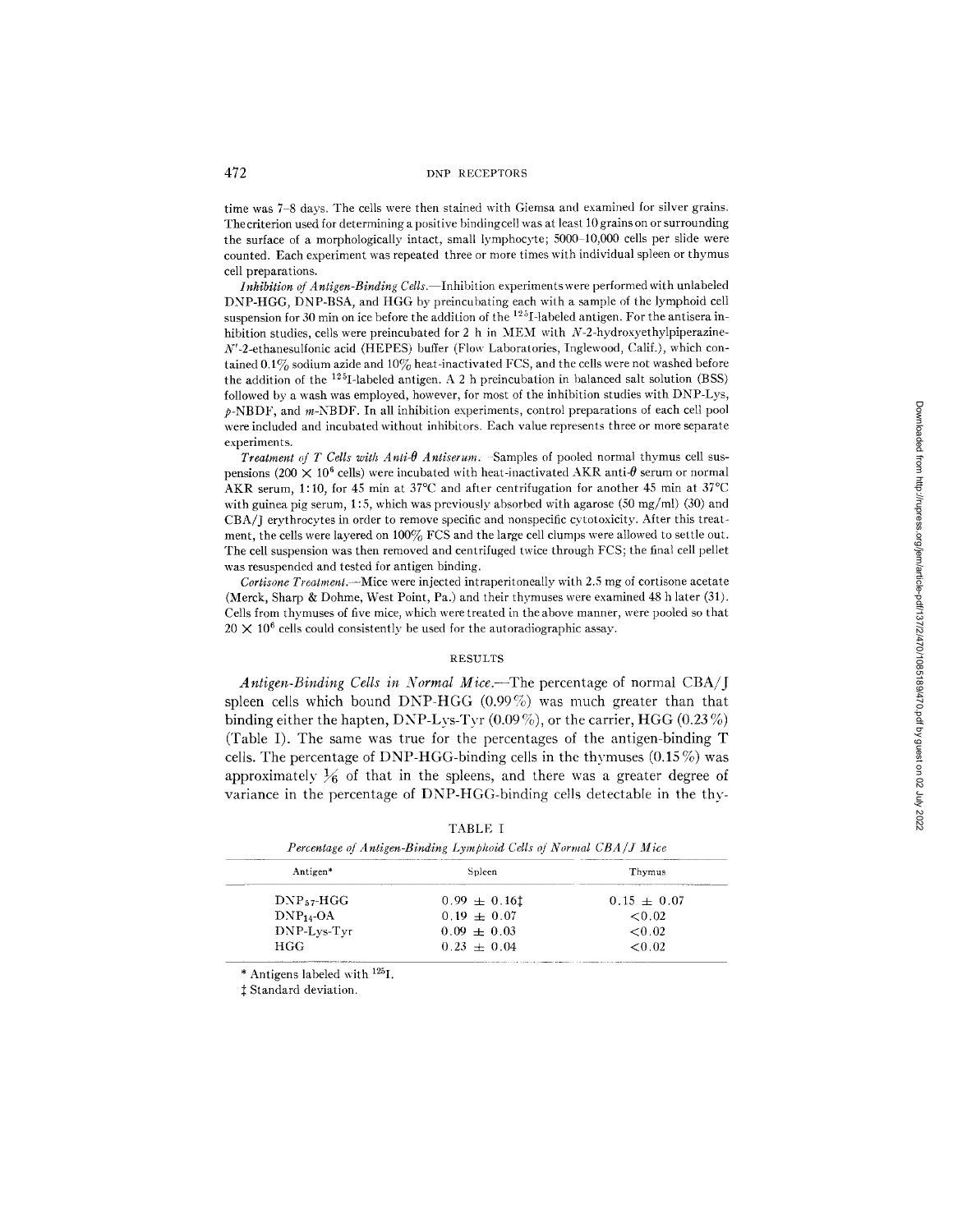muses  $(0.08-0.22\%)$  than was observed in the spleens  $(0.84-1.2\%)$ . In order to study another DNP conjugate with fewer DNP residues, DNP-OA was employed. The number of antigen-binding cells was different when the two DNP conjugates, DNP14-OA and DNP57-HGG, were compared; fewer spleen cells bound DNP-OA (0.19%) than DNP-HGG (0.99%), and no thymus cells binding DNP-OA were detected.

*Effect of Anti-* $\theta$  *Treatment on the Number of Antigen-Binding T Cells.*--In order to determine if the antigen-binding cells detected in the thymus preparations could be immigrant B cells, the T cell population in these preparations was reduced by treatment with anti- $\theta$  serum and complement before the addition of the labeled DNP-HGG. If the binding cells in the thymus preparations were B cells, this treatment should have increased the percentage of antigenbinding cells. However, as shown in Table II, no such increase was observed as

|                | Effect of Anti- $\theta$ Serum on DNP Binding by Normal CBA/J Thymus Cells |               |                  |
|----------------|----------------------------------------------------------------------------|---------------|------------------|
| Experiment     | Treatment                                                                  | T cell death! | Ag-binding cells |
|                |                                                                            | %             | %                |
| $1*$           | Normal AKR serum                                                           |               | 0.12             |
|                | AKR anti- $\theta$                                                         | 50            | 0.12             |
| $\overline{2}$ | Normal AKR serum                                                           |               | 0.22             |
|                | $AKR$ anti- $\theta$                                                       | 80            | 0.13             |
| 3              | Normal AKR serum                                                           |               | 0.11             |
|                | AKR anti- $\theta$                                                         | 68            | 0.12             |

| TABLE |  |
|-------|--|
|       |  |

\* A sample of 200  $\times$  10<sup>6</sup> cells from a thymic cell pool were used for treatment with the normal and anti- $\theta$  sera.

 $\ddagger$  Determined by cell counts and cell viability assayed by the exclusion of trypan blue.

compared to treatment of the same thymus cell preparation with normal AKR serum and complement. A 50 and  $68\%$  reduction of T cells produced no significant difference in the number of DNP-HGG-binding cells, and after an  $80\%$ reduction of T cells, there was still no increase; in fact, the number of cells binding DNP-HGG was reduced.

*EffecI of Cortisone Treatment on the Number of DNP-HGG-Binding T Cells.--*  CBA/J mice were injected with cortisone before their thymus ceils were harvested in order to determine if the thymic cells which bind DNP-HGG belong to the cortisone-sensitive or cortisone-resistant T cell population. As can be seen in Table III, there was no significant difference in the number of DNP-HGG-binding cells in the thymus cell preparations from normal and cortisonetreated mice. As judged by the number of grains seen over the binding cells, it was shown, however, that about one-fifth of the cells in the cortisone-treated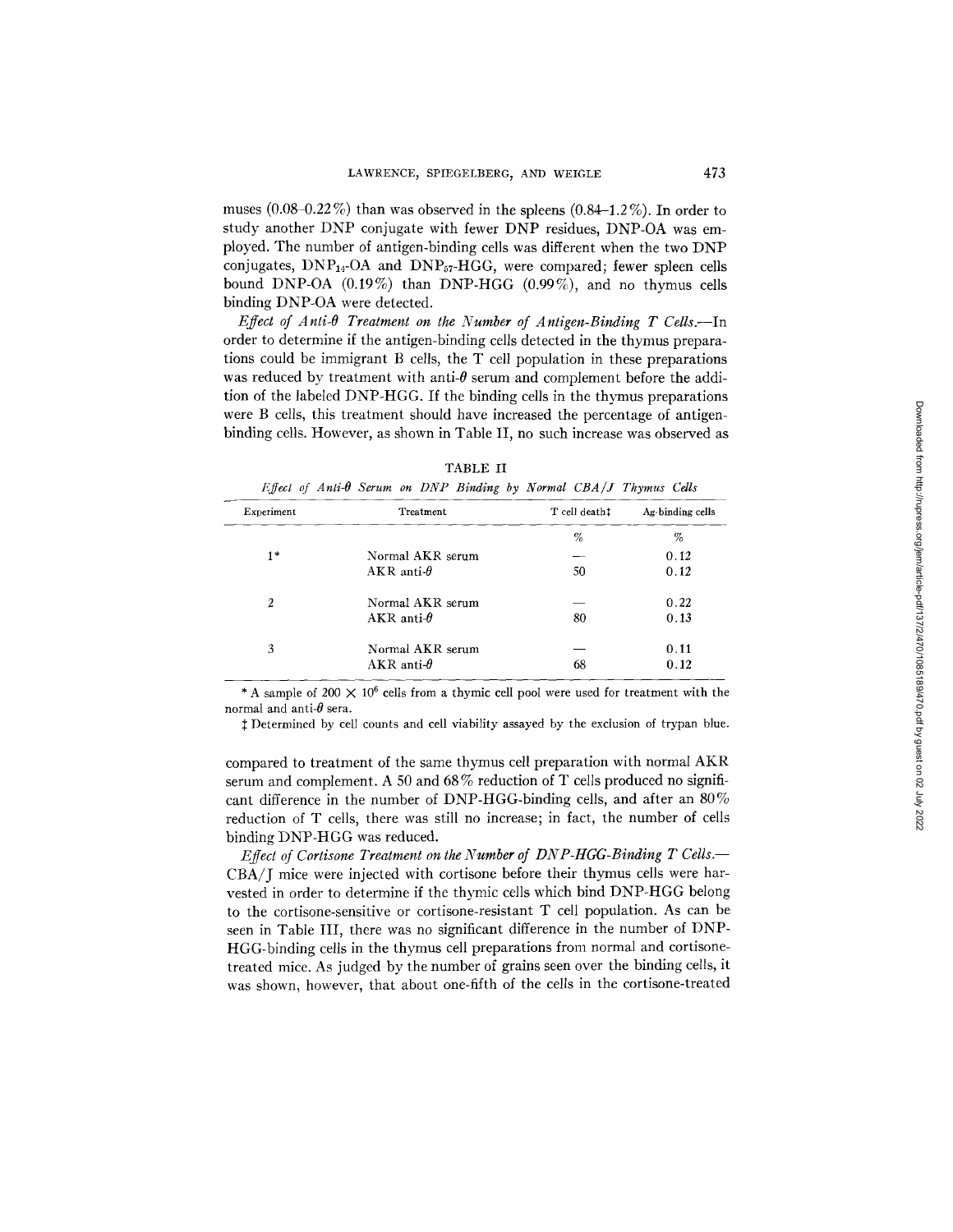populations bound larger amounts of DNP-HGG than the T cells from the normal mice.

*Specificity of DNP-HGG Binding by Normal Spleen and Thymus Cells.*--In order to demonstrate the specificity of the DNP-HGG binding by the spleen and thymus cells, the inhibitory effects of various compounds were tested. Table IV shows that the binding of DNP-HGG by spleen and thymus cells could be inhibited by the DNP conjugates but not by the carrier protein, HGG, even at a concentration 100 times that of the DNP conjugates. The hapten, DNP-Lys, was also used for inhibitory studies. Significant differences between the spleen and thymus cell binding of DNP-HGG could be detected when DNP-Lys was employed under different conditions. As shown in Table V, DNP-Lys significantly inhibited both the thymus and spleen cell binding of DNP-HGG if it was not removed before the addition of the  $^{125}I$ -labeled DNP-HGG.

|  |  | ARL. | я.<br>. Г |  |
|--|--|------|-----------|--|
|--|--|------|-----------|--|

*Effect qf Cortisone Treatment on the Number ~/ DNP-HGG-Binding Cells in Mice Thymuses* 

|                    |    | Positive binding cells/104 cells      |                  |
|--------------------|----|---------------------------------------|------------------|
| Thymus cells       |    | $<$ 15 grains/cell $>$ 15 grains/cell | Ag-binding cells |
|                    |    |                                       | %                |
| Normal*            | 9  |                                       |                  |
|                    | 14 |                                       | $0.12 \pm 0.03$  |
|                    | 12 |                                       |                  |
| Cortisone treated§ | 11 | 3                                     |                  |
|                    | 10 | 3                                     |                  |
|                    | 8  | 4                                     | $0.17 \pm 0.05$  |
|                    | 20 | 4                                     |                  |
|                    | 16 | 5                                     |                  |

\* Untreated 6-wk-old CBA/J mice.

 $\mathbf{r}$ 

 $‡$  Standard deviation.

§ Each group represents a thymic cell pool of five mice which had been treated with 2.5 mg of cortisone acetate 48 h before thymus removal.

| TABLE T |
|---------|
|---------|

| Inhibition of $[^{125}I DNP-HGG$ Binding in Normal CBA/J Mouse Lymphoid Cells |  |  |
|-------------------------------------------------------------------------------|--|--|
|-------------------------------------------------------------------------------|--|--|

| Inhibitor*      | Concentration | Percent inhibition |        |
|-----------------|---------------|--------------------|--------|
|                 |               | Spleen             | Thymus |
|                 | $\mu$ g/ml    |                    |        |
| $DNP35-BSA$     | 10            | $80 \pm 71$        | > 88   |
| $DNP_{57}$ -HGG | 10            | $81 \pm 5$         | > 88   |
| HGG             | 1,000         |                    | 0      |

\* 30 min preincubation with cells and present with labeled antigen.

 $\ddagger$  Standard deviation.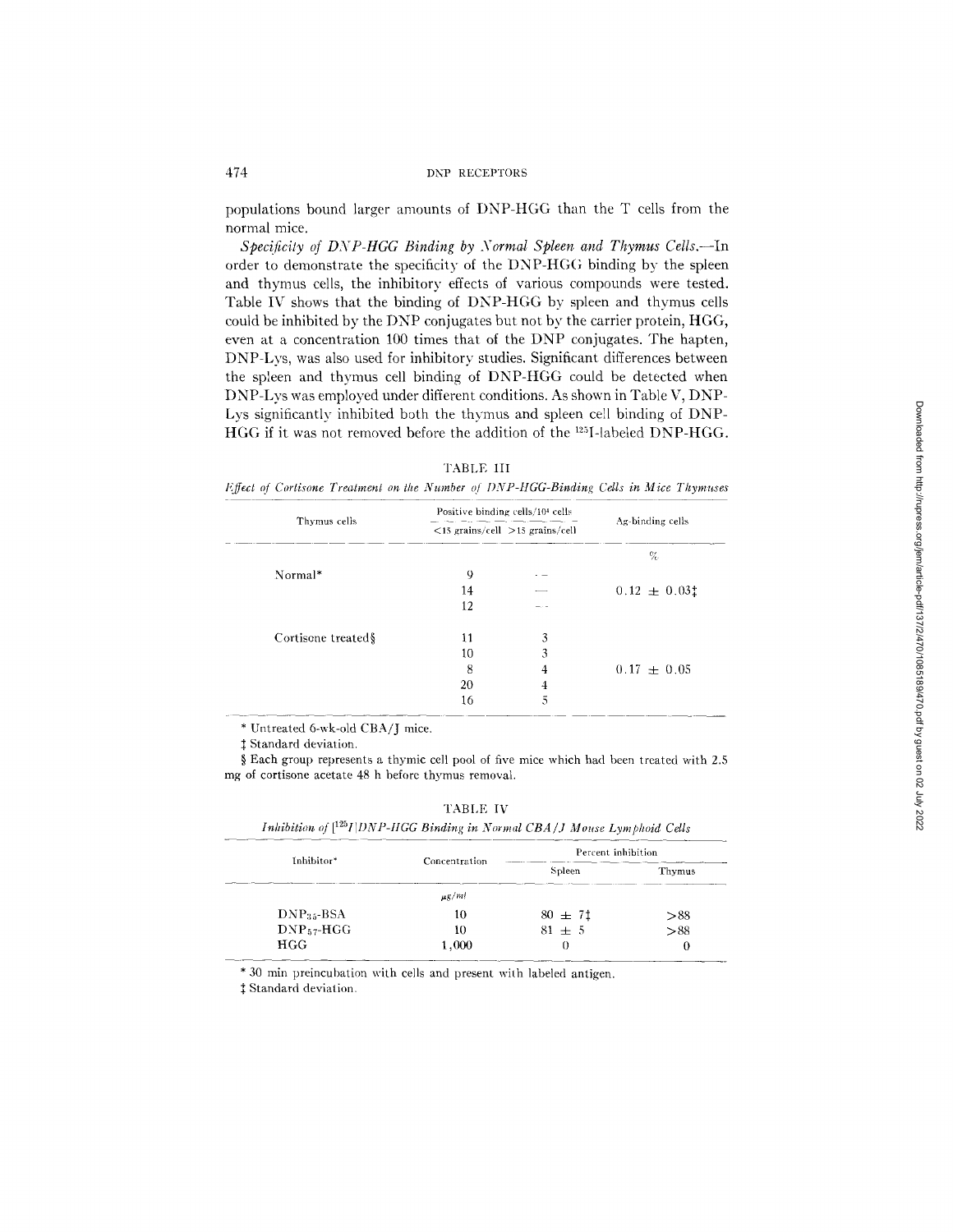However, if the cells were only preincubated with DNP-Lys, the hapten did not significantly inhibit the binding of the DNP-HGG by the T cells  $(7\%$  inhibition), whereas  $57\%$  of the spleen cell binding was still inhibited. This suggests that the T cells have a lower avidity for the DNP hapten than a portion of the cells in the spleen cell preparations.

The DNP affinity-labeling compounds,  $m$ -NBDF and  $p$ -NBDF, which have been shown to bind covalently to the combining site of antibodies to DNP (32, 33), were used to further study the specificity of the receptors and inhibition of their binding of DNP-HGG. The DNP-HGG binding by both the thymus and spleen cells was inhibited equivalently with  $m$ -NBDF and  $p$ -NBDF. The  $p$ -NBDF at  $5 \times 10^{-5}$  M concentration was somewhat toxic to the

| ABLE |  |
|------|--|
|------|--|

*Inhibitory l~ffect of DNP Haptens on [125I]DNP-HGG Binding by Normal CBA/J Lymphoid Cells* 

| Inhibitor   | Concentration      | Percent inhibition |             |
|-------------|--------------------|--------------------|-------------|
|             |                    | Spleen             | Thymus      |
|             | $\overline{M}$     |                    |             |
| $DNP-Lvs^*$ | $5 \times 10^{-3}$ | $84 \pm 21$        | $80 \pm 6$  |
| DNP-Lys     | $5 \times 10^{-3}$ | $57 + 3$           | $7 \pm 19$  |
| $m-NBDF\$   | $5 \times 10^{-5}$ | $81 \pm 5$         | $77 + 5$    |
|             | $5 \times 10^{-6}$ | $64 \pm 10$        | $43 \pm 12$ |
| $p$ -NBDF   | $5 \times 10^{-5}$ | $87 \pm 1$         |             |
|             | $5 \times 10^{-6}$ | $77 \pm 8$         | $86 \pm 7$  |

\* Lymphoid cells were not washed after prelncubation for 2 h at 4°C.

{ Standard deviation.

§ DNP affinity labeling compound, meta-nitrobenzenediazonium fluoborate.

[I DNP affinity labeling compound, para-nitrobenzenediazonium fluoborate.

T cells. At a concentration of  $5 \times 10^{-6}$  M, the p-NBDF was slightly more inhibitory on the thymus and spleen cell binding than was the  $m$ -NBDF. DNP-Lys,  $m$ -NBDF, and  $p$ -NBDF had no significant inhibitory effects on the binding of HGG by spleen cells from HGG-immunized mice. This indicates that these compounds specifically inhibit DNP receptors.

*Inhibition of DNP-HGG Binding by Antisera to Immunoglobulin Chains and Fragments.--As* previously indicated, the antigen receptor is believed to be immunoglobulin-like. In order to investigate this possibility in relation to the DNP receptors, antisera specific to immunoglobulin chains and fragments were used to inhibit the binding of DNP-HGG by normal spleen and thymus cells. As seen for the spleen cells in Table VI, the anti- $\gamma$ -chain serum inhibited the antigen binding by 81%. As a control for specificity, the anti- $\gamma$ -chain serum was absorbed with normal mouse IgG which reduced the inhibition to  $12\%$ , a figure similar to that found with normal rabbit serum  $(21\%)$  and normal goat serum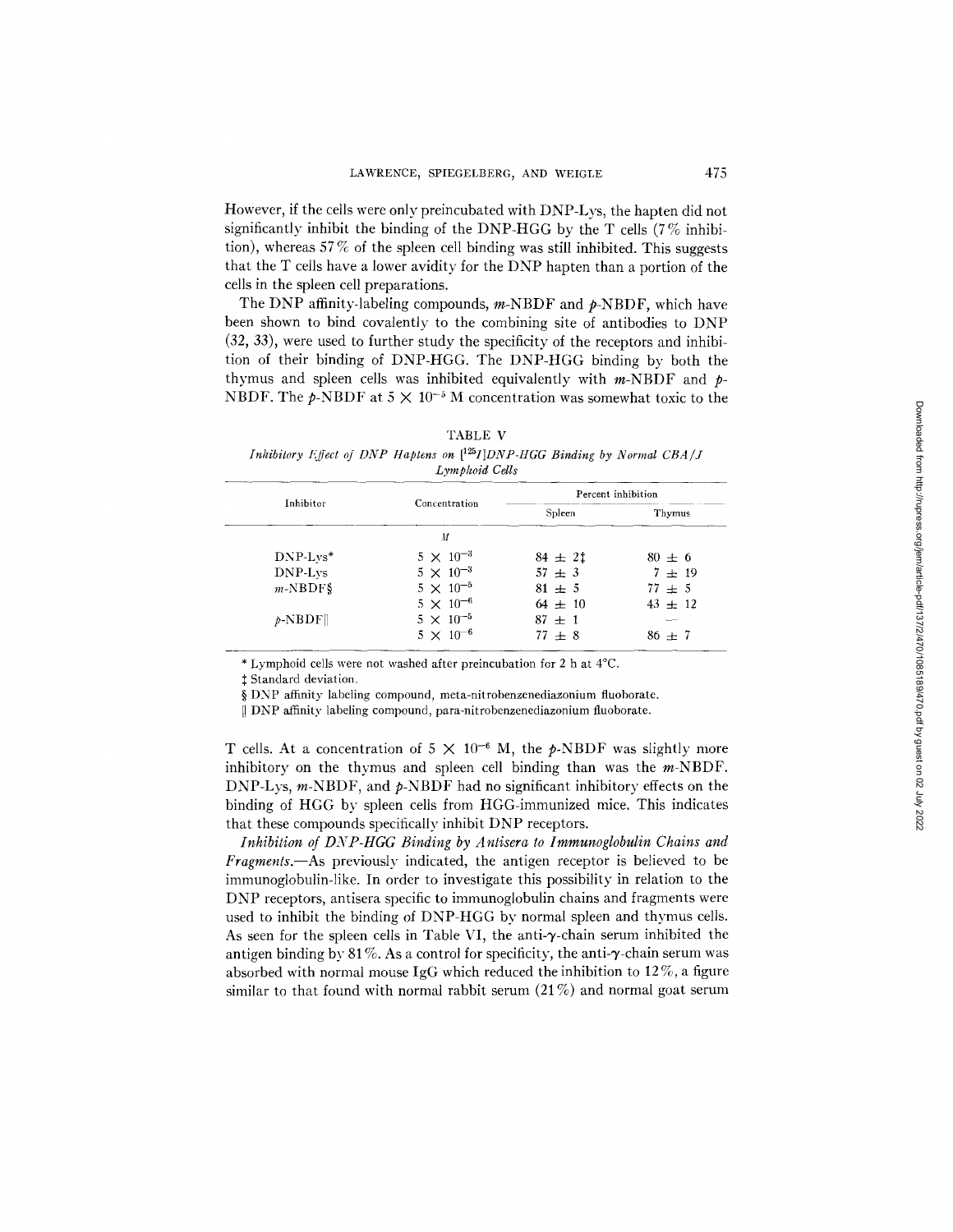(15%). Of the other sera specific to immunoglobulin heavy chains, only the anti- $\mu$ -chain serum was inhibitory (55%); the anti- $\alpha$ -chain serum had no significant inhibitory effect (15%). The anti-Fab and  $\kappa$ -chain sera were also inhibitory. The inhibitory effect of the anti-Fab serum (84%) was similar to that of the anti- $\gamma$ -chain serum; the anti- $\kappa$  serum inhibited by 71%. It is interesting to note that both the anti- $\gamma$ - and  $\mu$ -chain sera were inhibitory on the spleen cell binding of DNP-HGG. The effects of the antisera on the binding of DNP-HGG by the normal thymus cells were quite different, as shown in Table VII. The anti- $\mu$ -chain sera was inhibitory to 74%; the anti- $\kappa$  and anti-Fab were also significantly inhibitory, 50 and 63% respectively, but the anti- $\gamma$ -chain sera had no detectable inhibitory effect.

## DISCUSSION

As shown by the above data, significant percentages of cells that specifically bound DNP were detected in the thymuses from normal CBA/J mice. Approxi-

| TARLE VI                                                                               |  |
|----------------------------------------------------------------------------------------|--|
| Inhibitory Effect of Various Antisera on $[{}^{125}I]DNP$ -HGG Binding by Normal CBA/J |  |
| Mouse Spleen Cells                                                                     |  |

| Antiserum pretreatment*                            | Percent inhibition |
|----------------------------------------------------|--------------------|
| None                                               | 0                  |
| Normal rabbit serum                                | $21 \pm 91$        |
| Normal goat serum                                  | $15 \pm 3$         |
| Rabbit anti- $\gamma$ -chain§                      | $81 \pm 4$         |
| Rabbit anti- $\gamma$ -chain, abs. $\gamma$ -chain | $12 \pm 10$        |
| Goat anti-Fab $(IgG)$                              | $84 \pm 6$         |
| Goat anti- $\kappa$                                | $71 \pm 6$         |
| Rabbit anti- $\alpha$ -chain                       | $15 \pm 10$        |
| Rabbit anti-u-chain                                | $55 \pm 23$        |
|                                                    |                    |

\* 2 h preincubation at 4°C.

Standard deviation.

§ Antisera were heat inactivated and absorbed with CBA/J erythrocytes.

## TABLE VII

*Inhibitory Effect of Various Antisera on* [<sup>125</sup>*I]DNP-IIGG Binding by Normal CBA/J Mouse Thymus Cells* 

| Antiserum pretreatment*                 | Percent inhibition |
|-----------------------------------------|--------------------|
| None                                    |                    |
| Rabbit anti- $\gamma$ -chain $\ddagger$ | $-5 \pm 29\$       |
| Rabbit anti-u-chain                     | $74 \pm 5$         |
| Goat anti- $\kappa$                     | $50 \pm 25$        |
| Goat anti-Fab (IgG)                     | $63 + 20$          |

\* 2 h prelncubation at 4°C.

 $\ddagger$  Antisera were heat inactivated and absorbed with CBA/J erythrocytes.

§ Standard deviation.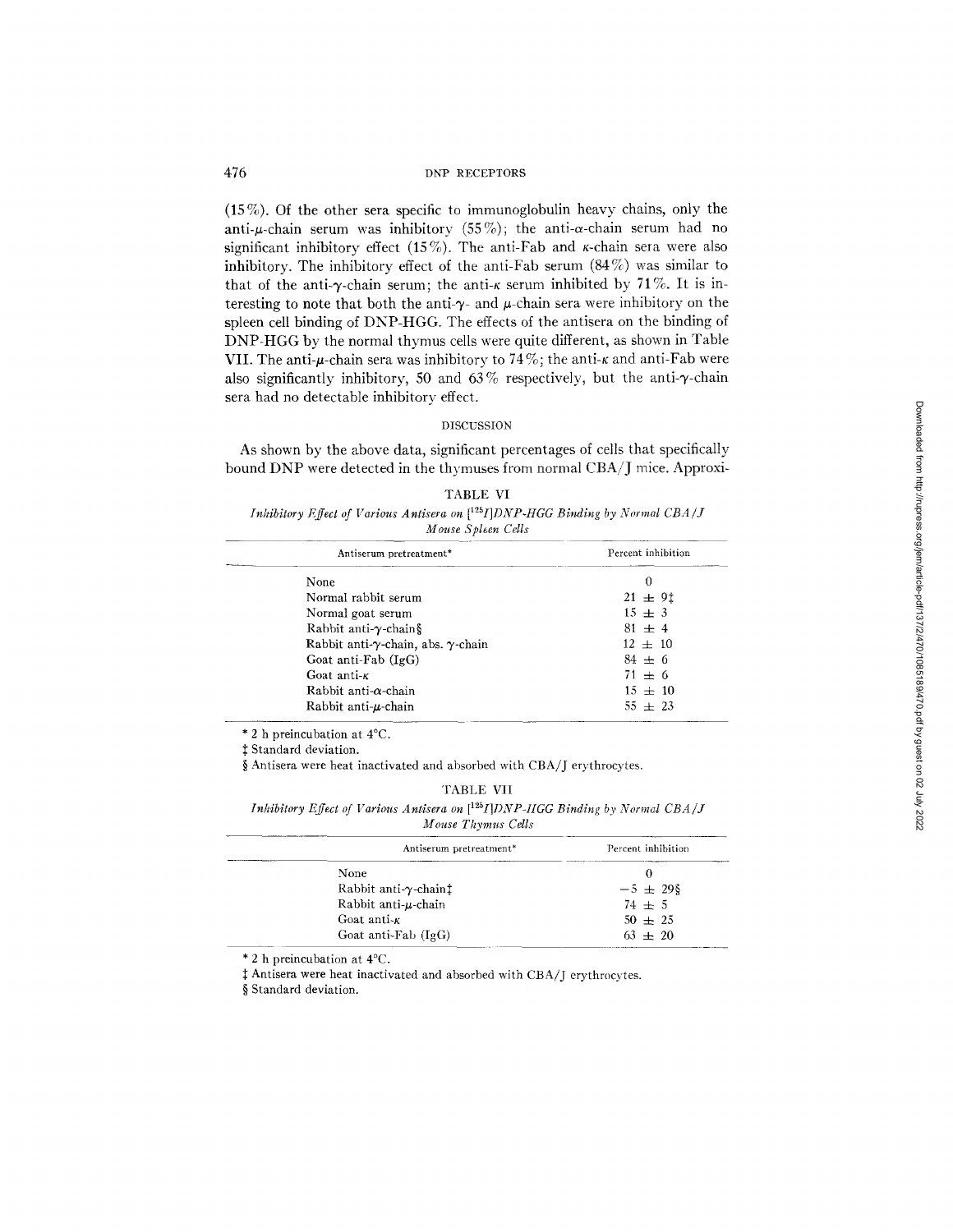mately 1% of a normal spleen cell preparation and 0.15% of a normal thymus ceil preparation bound DNP-HGG. The binding of DNP-HGG by the thymus cells varied from animal to animal, but in all, significant percentages of DNP-HGG-binding cells were detectable. The percentages of antigen-binding ceils are higher than most of those previously reported by other investigators for other antigens, especially the percentages obtained with the thymus cell preparations (1-3, 13). Several recent reports of similar high numbers of antigen-binding cells in thymus cell preparations have been reviewed by Miller et al. (12). The question remains, however, whether or not the thymic antigenbinding cells which were detected are truly T cells. In the present study, if all of the DNP-HGG-binding cells in the thymus were immigrant B cells, one would have to assume a 15% contamination of the  $T$  cells with B cells assuming that all binding cells in the spleen are B cells. This calculation is based on the percentages of spleen and thymus cells which were shown to bind DNP-HGG. Studies by Roelants  $(34)$  indicated that as high as  $27\%$  of the normal spleen cells that bound *Maia sequinado* hemocyanin were  $\theta$ -positive. If this is also true to some extent for DNP-HGG-binding cells in the spleen, then the T cell preparation would have to contain an even greater number of immigrant B cells. This is unlikely, especially since the number of B cells in the thymuses of CBA/J mice according to Unanue<sup>3</sup> is less than  $0.3\%$ . Alternatively, with such a low percentage of B cells in  $CBA/T$  thymuses, there would have to be approximately a 50 times greater proportion of specific DNP-HGG-binding cells in the thymus than is observed in the spleen. This is possible, but seems improbable. Further evidence that the antigen-binding cells in the thymus are T cells was obtained by analysis of the anti- $\theta$ -treated thymus cell preparations. If all binders are B cells, one would expect an increase after the killing of T cells. Theoretically, the percentage of antigen-binding B cells should have increased 2-, 5-, and 3-fold for the three anti- $\theta$  experiments, respectively (Table II); however, there was no increase in the number of DNP-HGG-binding cells. A 2-fold reduction of antigen-binding T cells was found after killing 80% of T cells, which suggests that the antigen-binding T cells vary in their sensitivities to anti- $\theta$  serum and agrees with the work of Raft and Cantor (35) who stated that there are subpopulations of T cells differing in their sensitivities to anti- $\theta$  serum.

The higher percentage of cells binding DNP-HGG than other antigens may have been detected because of a higher avidity of this conjugate to the lymphoid cells. The reason for this could be that one DNP-HGG molecule can bind to more than one receptor per cell because of the size of the DNP-HGG conjugate, the number of DNP residues, and other possible specific characteristics of DNP-HGG. The differences in binding avidities and the specific ability of DNP-HGG to bind particularly well are substantiated by the fact that many more spleen and thymus cells bound  $DNP_{a7}HGG$  than  $DNP_{14}OA$ . Differences

<sup>&</sup>lt;sup>3</sup> Unanue, E. R. Personal communication.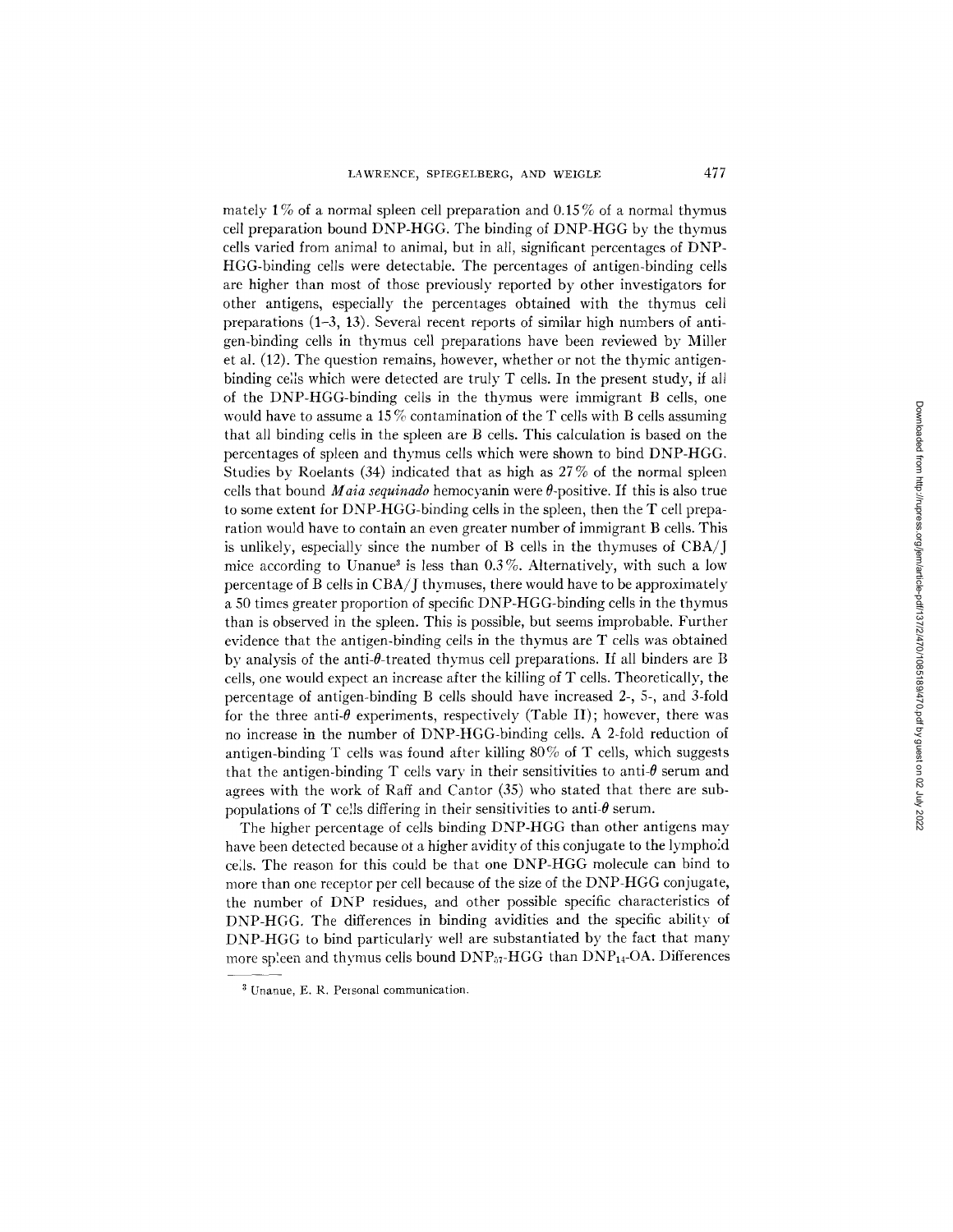in binding avidity of various DNP conjugates have also been demonstrated by Davie and Paul (36). These authors have shown that carrier molecules with more DNP residues have a greater avidity for the antigen-binding cells and that the size of the carrier molecule also influences binding avidity. The high numbers of DNP-HGG-binding cells probably also reflect the fact that DNP is a highly immunogenic, haptenic determinant as has been observed by other investigators (21, 22).

The T cells which bound the DNP-HGG were equally proportioned between the T cell subpopulations of cortisone-sensitive and cortisone-resistant cells. The cortisone treatment consistentlv reduced the T cell population by approximately 95 $\%$ ; the percentage of antigen-binding cells in the remaining thymus did not significantly change. After this treatment there was, however, a small number of cells which bound an unusually large amount of DNP-HGG ( $>15$ ) grains/cell). Since the maximum number of such cells that were ever observed in the thymus preparations was  $1/10^4$  cells, these particular cells do not seem to be normal constituents of the thymus. They may be B cells which are more easily detected after the extensive reduction of the T cells, or they may be B cells which have immigrated into the thymus after the cortisone treatment since the majority of the positive binding cells in the spleen have more than 15 grains/ cell. The failure to find a significant difference in the antigen-binding capabilities of the cortisone-sensitive (cortical T cells) and cortisone-resistant thymus cells (medullary T cells) suggests that the maturation process of the immunocompetent T cell is initiated in the cortex. The theory that T cells gain their immunological competence within the medullary part of the thymus (37, 38) is based on reports (31, 39) which measure T cell functions other than antigen binding. Our results which do not indicate any significant increase in the number of antigen-binding T cells after the cortisone treatment do conflict with the results of Bach and Dardenne (10) and Miller et al. (12) who have shown a significant increase of binding cells after the treatment. It should be noted, however, that different techniques were employed, and therefore the sensitivities of the assays and the populations of cells being detected may have differed.

The binding of DNP-HGG by the thymus and spleen cells was shown to be specific to DNP by inhibition studies. The DNP conjugates had an inhibitory effect, whereas the HGG alone could not inhibit the DNP-HGG binding. The hapten DNP-Lys and the affinity-labeling reagents  $m$ -NBDF and  $p$ -NBDF also specifically inhibited the binding of DNP-HGG. If the affinity-labeling compounds  $m$ -NBDF and  $p$ -NBDF, which are shown here to bind specifically to DNP receptors, presumably bind covalently to the antigen-combining site of the receptors as they do with the anti-DNP immunoglobulins (32, 33), they may serve as useful tools in future studies for the isolation of the DNP receptor.

The DNP-HGG antigen-binding cells of the thymus appeared to have a lower avidity than the antigen-binding spleen cells. This apparent low avidity of the T cells to antigen could account for the past inabilitv of investigators to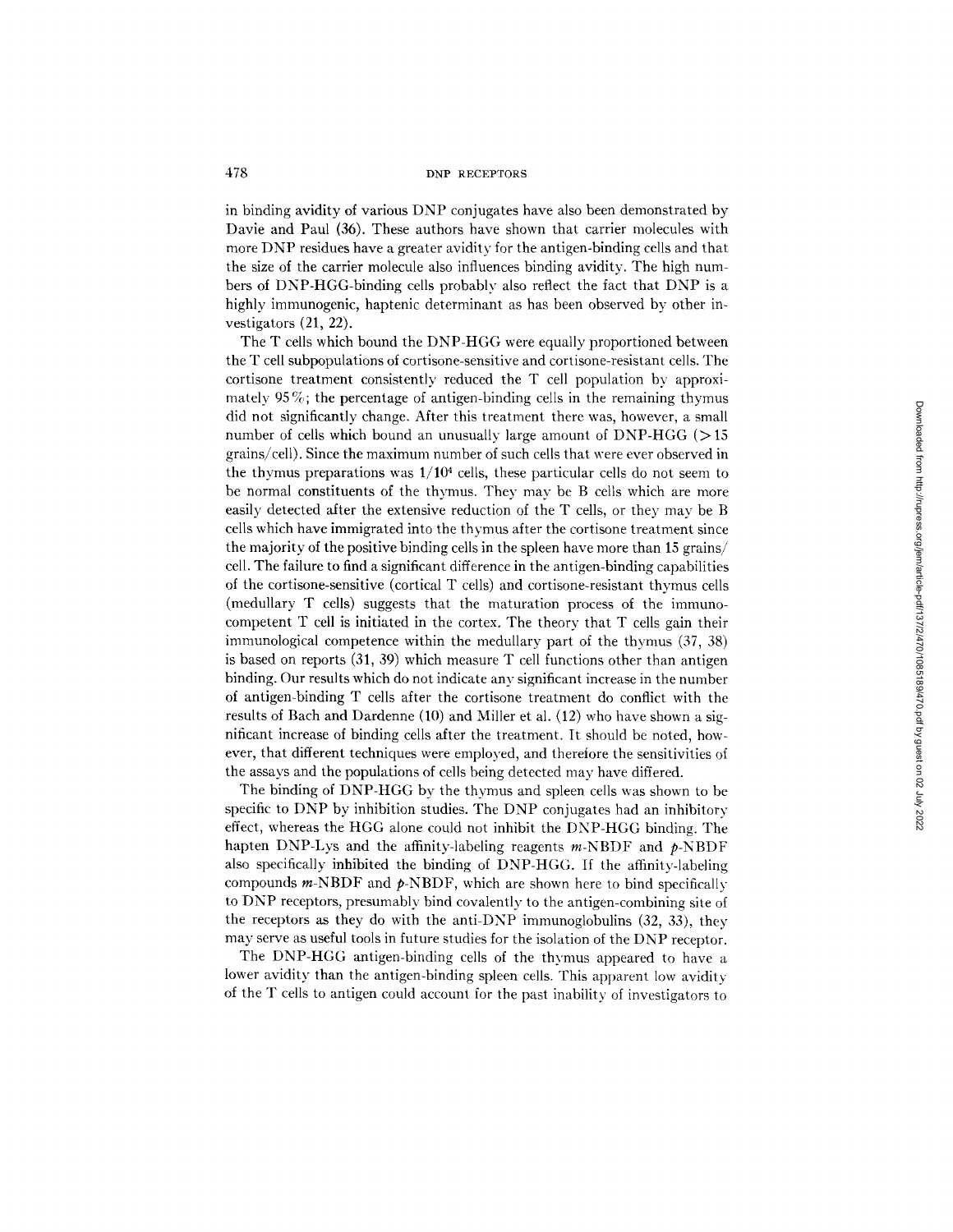readily detect T cells binding other antigens. Recently, Haskill et al. (40) reported that T cells have low antigen-binding properties and that the bound antigen easily dissociates from the cellular receptors if a fixative is not used; this agrees with our data which indicate that T cells have low avidity for antigens. The low avidity of the T cell could be due to fewer receptors per cell compared with the number of receptors on the B cells and/or lower intrinsic affinity of the individual receptors. It should be emphasized that this comparison is in terms of average avidities (41); possibly some T cells have an avidity for DNP-HGG equal to or greater than some of the cells in the spleen.

The DNP receptors on a large proportion of the spleen cells from CBA/J mice have  $\gamma$ -heavy chains, and the DNP receptors on the thymus cells were mainly  $\mu$ -chains. No significant differences between the thymic and splenic receptors were detected with anti- $\kappa$  or anti-Fab sera. Since the DNP receptors on the thymus cells were shown to be mainly  $\mu$ -chain immunoglobulins and the receptors seemed to have a low avidity for antigen, the cells in the thymus may be in a primary and immunologically undeveloped state. The spleen cells mainly have  $\gamma$ -chain receptors to DNP possibly because of previous DNP stimulation even in the "normal" mice and thus are in a secondary response. The 55% of the spleen cell population which is inhibited by the anti- $\mu$ -chain serum may represent T cells in the spleen. The presence of  $\mu$ -chains on thymus cells has also been reported by other investigators. The surface immunoglobulins isolated from murine thymus cells have been  $IgM$  immunoglobulins  $(42)$ , and Dwyer et al. (13) have shown that the binding of antigen by fetal thymic cells of mice and man is inhibited by anti- $\mu$ -chain serum. Different findings on the predominant class of immunoglobulins present on all of the immunoglobulinpositive lymphocytes have been reported; some investigators indicate that the majority of these cells in mice have  $\gamma$ -chain surface immunoglobulins (14), others indicate  $\mu$ -chains (43), and still others have reported that all immunoglobulin classes are present on the surface of each mouse lymphocyte (44). In the present investigation, the majority of DNP antigen-binding spleen cells appear to have  $\gamma$ -chain receptors. Davie and Paul (3) have shown that in normal guinea pigs the majority of the DNP receptors are also IgG2 immunoglobulins. The anti-immunoglobulin studies are an indirect way to investigate the nature of cell receptors; positive identification of the receptors on T and B cells will rest on their isolation and complete characterization.

#### SUMMARY

A higher percentage of specific antigen-binding cells can be detected not only in normal CBA/J mouse spleen cell preparations (0.99%), but also in the normal thymus cell preparations  $(0.15\%)$  with the use of  $[^{125}I]2,4$ -dinitrophenylhuman IgG (DNP-HGG) as compared with most other antigens employed under similar conditions. The receptors on these cells are mainly specific for the DNP group as shown by the inhibition studies with DNP-lysine and the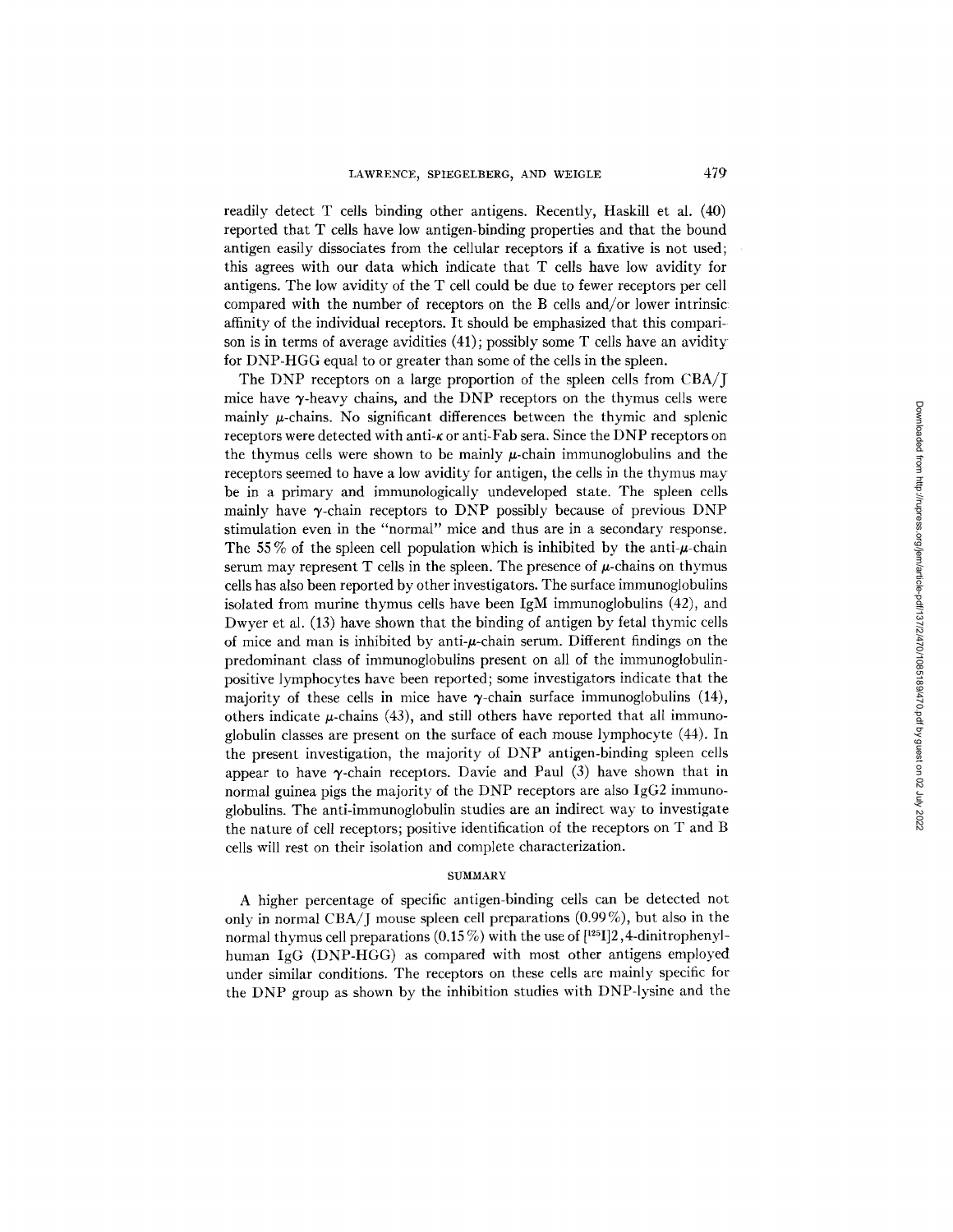other DNP conjugates. In addition, it was shown by the inhibition studies with I)NP-lvsine that the thymus cells seem to have a lower avidity for DNP than the spleen cells. Preincubation of cell suspensions with antisera to immunoglobulins showed that the DNP-HGG antigen-binding cells in the thymus are inhibited predominantly with anti- $\mu$ -chain serum and the spleen cells with both anti- $\mu$ -chain and anti- $\gamma$ -chain sera; both cell populations were also significantly inhibited with the antisera to  $\kappa$ -chains and Fab fragments. These data indicate that the nature of the receptor on the T cell differs from that on the majority of spleen cells.

# **REFERENCES**

- 1. Naor, D., and D. Sulitzeanu. 1967. Binding of radioiodinated bovine serum albumin to mouse spleen cells. *Nature (Lond.).* 214:687.
- 2. Byrt, P., and G. L. Ada. 1969. An *in vitro* reaction between labelled flageltin or haemocyanin and lymphocyte-like cells from normal animals. *Immunology.* 17: 503.
- 3. Davie, J. M., and W. E. Paul. 1971. Receptors on immunocompetent cells. II. Specificity and nature of receptors on dinitrophenylated guinea pig albumin- <sup>125</sup>I-binding lymphocytes of normal guinea pigs. *J. Exp. Med.* **134:**495.
- 4. Wigzell, H., and O. Mäkelä. 1970. Separation of normal and immune lymphoid cells by antigen-coated columns. Antigen-binding characteristics of membrane antibodies as analyzed by hapten-protein antigens. *J. Exp. Med.* 132:110.
- 5. Truffa-Bachi, P., and L. Wofsy. 1970. Specific separation of cells on affinity columns. *Proc. Natl. Acad. Sci. U.S.A.* 66:685.
- 6. Basten, A., J. F. A. P. Miller, N. L. Warner, and J. Pye. 1971. Specific inactivation of thymus-derived  $(T)$  and nonthymus-derived  $(B)$  lymphocytes by  $1^{23}I$ labeled antigen. *Nature (Lond.).* 231:104.
- 7. Mason, S., and N. L. Warner. 1970. The immunoglobulin nature of the antigen recognition site on cells mediating transplantation immunity and delayed hypersensitivity. *J. Immunol.* 104:762.
- 8. Greaves, M. F., and N. M. Hogg. 1970. Antigen binding sites on mouse lymphoid cells. In Proceedings of the 3rd Sigrid Julius Symposium on Cell Collaboration in the Immune Response. A. Cross, T. Kosunen, and O. Mäkelä, editors. Academic Press Inc., New York.
- 9. Greaves, M. F., G. Torrigianni, and I. M. Roitt. 1969. Blocking of the lymphocyte receptor site for cell mediated hypersensitivity and transplantation reactions by anti-light chain sera. *Nature (Lond.)*. 222:885.
- 10. Bach, J., and M. Dardenne. 1972. Antigen recognition by T lymphocytes. I. Thymus and marrow dependence of spontaneous rosette forming cells in the mouse. *Cell. Immunol.* 3:1.
- 11. Modabber, F., S. Morikawa, and A. H. Coons. 1970. Antigen-binding cells in normal mouse thymus. *Science (Wash. D.C.).* 170:1102.
- 12. Miller, A., D. DeLuca, J. Decker, R. Ezzell, and E. E. Sercarz. 1971. Specific binding of antigen to ]ymphocytes. *Am. J. Pathol.* 65:451.
- 13. Dwyer, J. M., N. L. Warner, and I. R. Mackay. 1972. Specificity and nature of the antigen combining sites on fetal and mature thymus lymphocytes. *J. Im- ~unol.* 108:1439.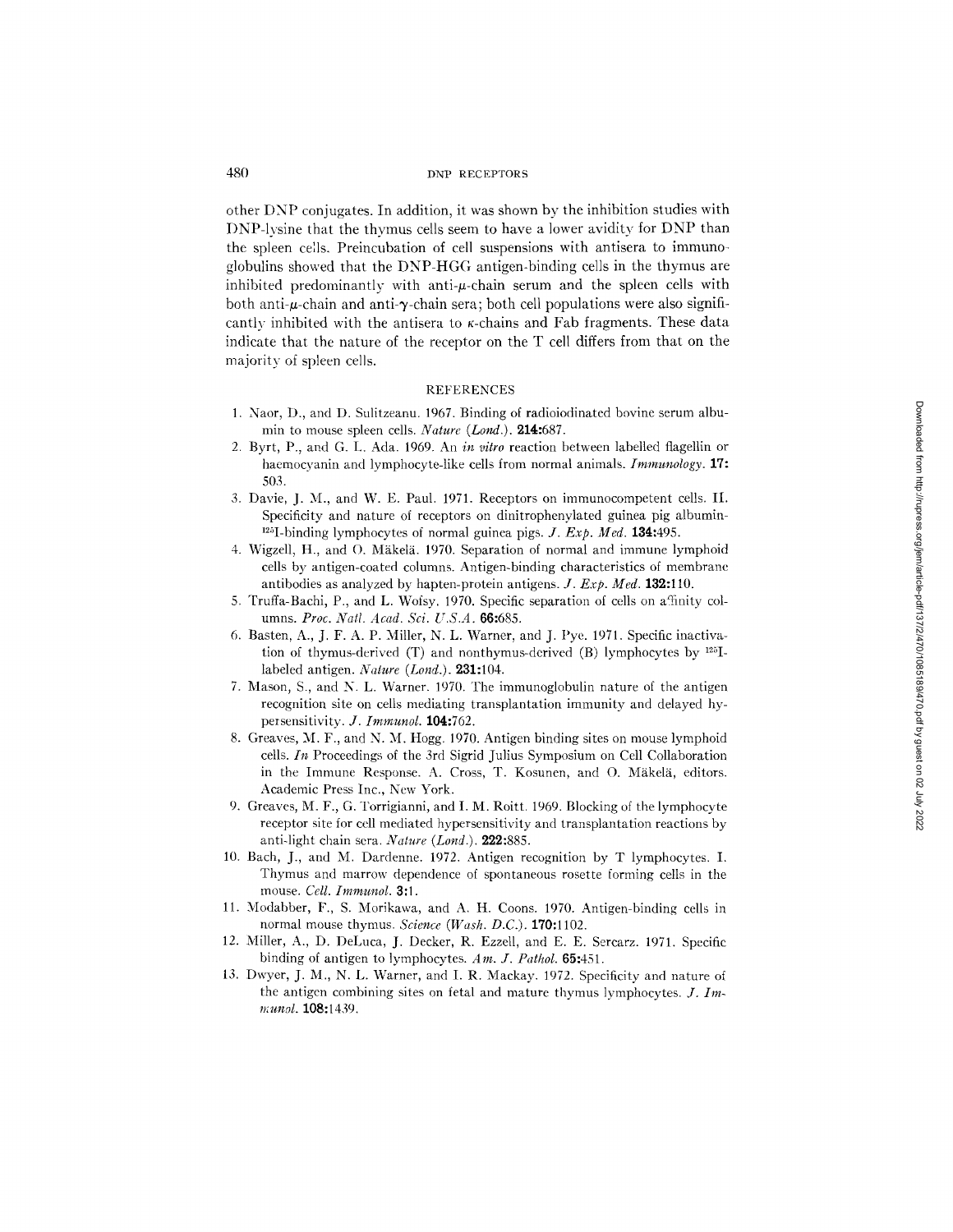- 14. Rabellino, E., S. Colon, H. M. Grey, and E. R. Unanue. 1971. Immunoglobulins on the surface of lymphocytes. I. Distribution and quantitation. *J. Exp. Med.*  133:156.
- 15. Pernis, B., L. Forni, and L. Amanti. 1970. Immunoglobulin spots on the surface of rabbit lymphocytes. *J. Exp. Med.* 132:1001.
- 16. Takahasi, T., L. V. Old, K. R. McIntire, and E. A. Boyse. 1971. Immunoglobulin and other surface antigens of cells of the immune system. *J. Exp. Med.* 134:815.
- 17. Jones, G., G. Torrigianni, and I. M. Roitt. 1971. Immunoglobulin determinants on mouse lymphocytes. *J. Imm.unol.* **106:**1425.
- 18. Bankhurst, A. D., N. L. Warner, and J. Sprent. 1971. Surface immunoglobulins on thymus and thymus-derived lymphoid cells. *Y. Exp. Med.* 134:1005.
- 19. Brandriss, M. W. 1969. Antibody-like activity to the 2,4-dinitrophenyl group in normal human sera. *Nature (Lond.).* 221:960.
- 20. Metzger, H., M. Potter, and W. Terry. 1969. Summary of workshop on homogeneous immunoglobulins with binding activity. *Immunochemistry.* 6:831.
- 2l. Yamada, H., and A. Yamada. 1969. Antibody formation against 2,4-dinitrophenyl-hapten at the cellular level. *J. Immunol.* 103:357.
- 22. Chiller, J., and W. O. Weigle. 1970. Plaque forming cells to 2,4-dinitrophenyl in spleens of immunized and nonimmunized mice. *Immunochemistry.* 7:989.
- 23. Eisen, H. N. 1964. Preparation of purified anti-2,4-dinitrophenyl antibodies. *In*  Methods in Medical Research. H. N. Eisen, editor. Year Book Medical Publishers, Inc., Chicago. 10.
- 24. Greenwood, F. C., W. M. Hunter, and J. S. Glover. 1963. The preparation of 131I-labeled human growth hormone of high specific radioactivity. *Biochem. J.*  89:114.
- 25. Unanue, E. R. 1971. Antigen-binding cells. I. Their identification and role in the immune response. *J. [mmunol.* 107:1168.
- 26. Revoltella, R., L. T. Adler, and A. G. Osler. 1971. Antibody weight estimates at the nanogram level. *J. Immunol.* 106:1507.
- 27. Spiegelberg, H. L., and W. O. Weigle. 1965. Catabolism of homologous and heterologous 7S gamma globulin fractions. *J. Exp. Med.* 121:323.
- 28. Reif, A. E., and J. M. V. Allen. 1966. Mouse thymic iso-antigens. *Nature (Lond.).*  209:521.
- 29. Traylor, P. S., and S. J. Singer. 1967. The preparation and properties of some tritiated diazonium salts and related compounds. *Biochemistry.* 6:881.
- 30. Cohen, A., and M. Schlesinger. 1970. Absorption of guinea pig serum with agar. A method for elimination of its cytotoxicity for murine thymus cells. Trans*plantation.* 10:130.
- 31. Andersson, B., and H. Blomgren. 1970. Evidence for a small pool of immuno\_ competent cells in the mouse thymus. Its role in the humoral antibody response against sheep erythrocytes, bovine serum albumin, ovalbumin and the NIP determinant. Cell. Immunol. 1:362.
- 32. Metzger, H., L. Wofsy, and S. J. Singer. 1963. Aff nity labeling of the active sites of antibodies to the 2,4-dinitrophenyl hapten. *Biochemistry.* 2:979.
- 33. Good, A. H., P. S. Traylor, and S. J. Singer. 1967. Affnity labeling of the active sites of rabbit anti-2,4-dinitrophenyl antibodies with m-nitrobenzene-diazonium fluoroborate. *Biochemistry.* 6:873.